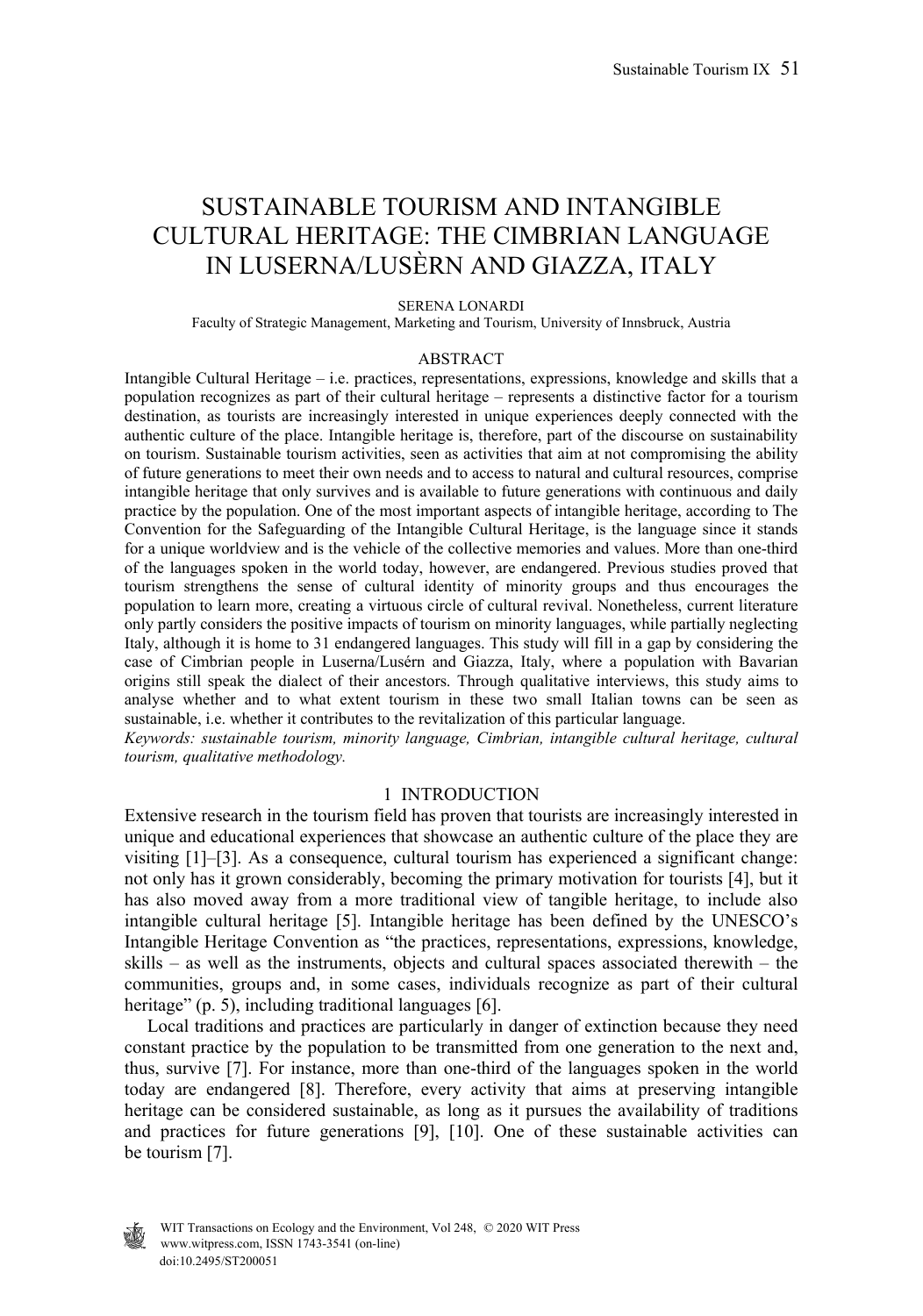On the one hand, languages have exactly that connection with the cultural identity of a population, as they are the main vehicle of the collective memories and values and therefore stand for a unique worldview and knowledge [11], [12]. As a consequence, traditional minority languages have a huge potential application in tourism and represent a distinctive value and an asset for the destination [13]–[15]. On the other hand, it has also proven that tourism helps revitalize those languages since it becomes a matter of pride for the local communities, who are encouraged to learn more about their heritage [1], [16], [17].

 Although being home to 31 endangered minority languages [6], Italy is still partially neglected by the literature. This study attempts to fill in this gap in the literature by analyzing, through qualitative research [18], which role tourism in Luserna/Lusérn (Trento) and Giazza (Verona) has in the ongoing revitalization process of the Cimbrian language.

 This paper will be structured as follows: first, the relevant literature regarding the mutual relationship between minority languages and tourism will be summarized. Then, two case studies will be presented and the methodology used to collect the data will be explained. The third paragraph will show the main results. Finally, the results will be discussed and conclusions will be drawn.

### 2 LITERATURE REVIEW

By now it is common knowledge that the concept of sustainable development can be thought in terms of three spheres or dimensions, also called pillars: environment, economy and society [19]. The three pillars contain various important sub-aspects; for instance, some researchers argue that culture is an important aspect of the pillar of social sustainability, to the point that it should be considered a pillar on its own [20]. From the concept of sustainable development, many other concepts and definitions were inferred. Although there is still no official definition of sustainable tourism, an adapted definition of sustainable development from the Brundtland Report [19, p. 37], could read "(sustainable tourism is tourism) that meets the needs of the present without compromising the ability of future generations to meet their own needs". Not surprisingly, this is particularly true for intangible cultural heritage, as it will be available for future generations only with a continuous practice by the population. Therefore, sustainable tourism should also aim at preserving and revitalizing intangible heritage, including traditional minority languages, which if not spoken on an everyday basis, fall into oblivion [1]. The Convention for the Safeguarding of the Intangible Cultural Heritage, in fact, characterize languages as one of the most important aspects of intangible heritage, both as cultural artefacts per se and as fundamental for cultural transmission from one generation to the next [6].

 According to the Council of Europe [21], minority languages are those languages spoken by a group of people that are not concentrated on a specific part of the State or by a group numerically smaller than the speakers of the official language. Traditional languages are "traditionally linked with an ethnoculture" [12] (p. 20). Since speakers are few, traditional minority languages are often threatened with extinction [22]. Language endangerment and language loss have been a matter of concern for linguists for decades due to reasons connected to a loss of cultural and intellectual diversity, linguistic interest, identity, history and human knowledge, i.e. information contained in a language [22], [23]. As each language stands for a unique worldview and is the vehicle for collective memories and values, losing it could then lead to terrible consequences for a people and its cultural identity, as "language shift generally and basically involves…quite devastating and profound cultural change" [12] (p. 16). Methods to work towards language preservation include language documentation, place names, education and mass-media. Not all linguists, however, agree on which method works best [23]. For instance, language commodification,

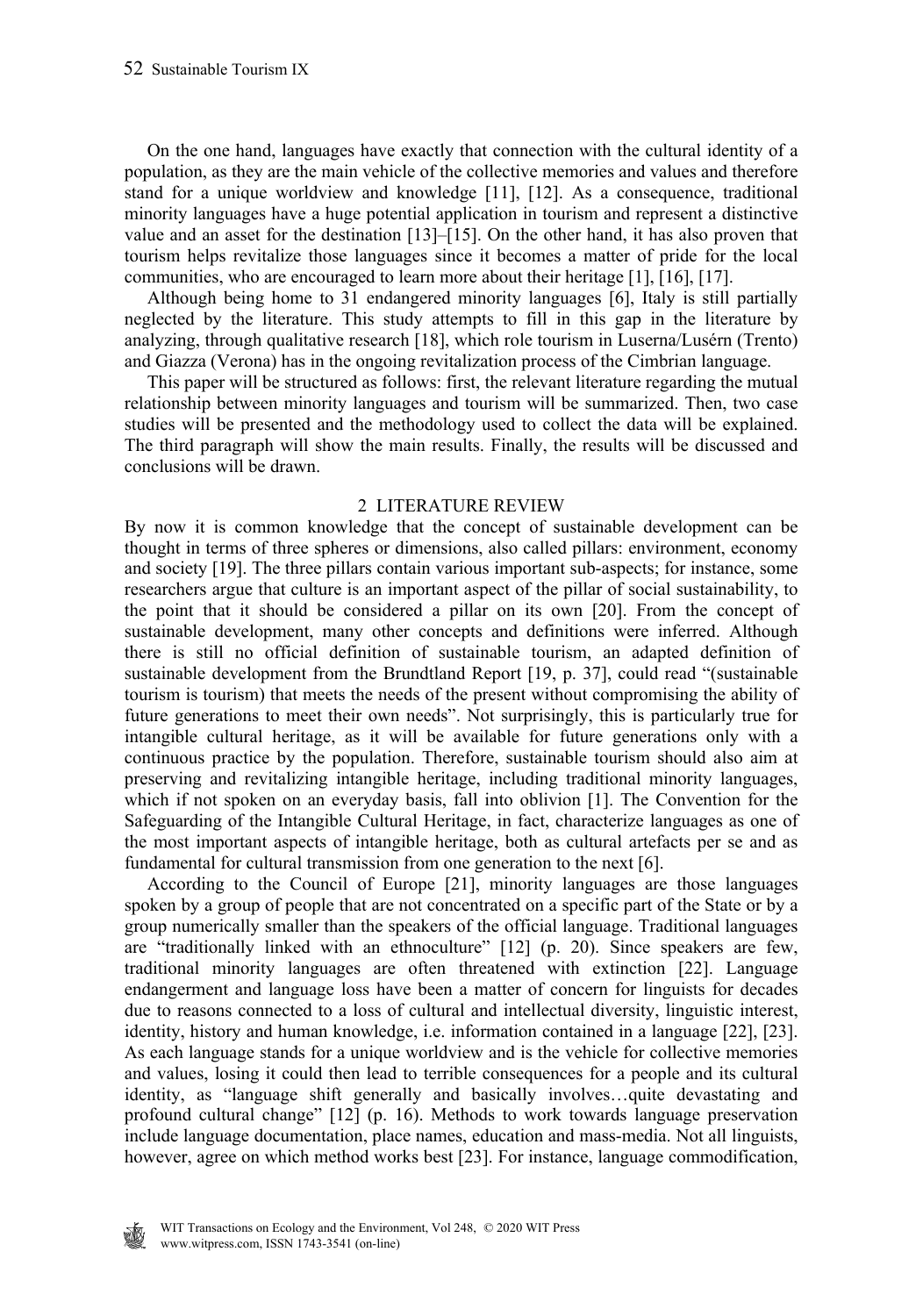the use of languages as commodities in fields such as advertising and tourism, is discussed [13], [14].

 The relationship between minority languages and tourism has already been highlighted by the literature. Some researchers point at some controversies regarding authenticity and commodification, since, when languages are used in tourism they acquire different meanings than those they have in the community as they become marketable products [13], [14]. Another reason for concern is the fact that tourism brings the need for people to learn a global language, like English, in order to be able to interact with international visitors, which, according to some, competes with the process of language preservation [24]. However, as tourists seek authentic cultural experiences, traditional languages represent an asset for the destination [25].

 Various authors provide a more skeptical insight on the issue. Languages can be used as a sign for authenticity and, as such, represent an asset for the destination; however, they thus become a marketable commodity, causing problems of commodification. The Irish language, for instance, is often used in combination with other symbolic resources, making it more understandable for tourists but undermining the authenticity of the language [26]. Some perplexities are also expressed by Kelly-Holmes and Pietikäinen, who considered how cultural museums represent language as an artefact and its impact on the population. Museums represent the Sami language in a folkloristic way and thus contribute to maintaining the ideologies and hierarchies. However, valorizing the language and demonstrating its value leads to a revitalisation of the Sami language and culture [27]. Burden also analyzed the problem of the representation of intangible heritage in museums, with an emphasis on the Afrikaans Language Museum. The display and presentation of intangible heritage are of course challenging, but this has some positive and important impacts: firstly, languages have to be established as a written language, which has not occurred yet; furthermore, the museum provides education for local people as well [28].

 On the other hand, however, the process of cultural revival caused by ethnic tourism has been a matter of growing interest among the academic community [29]. Nowadays, many minority populations and Indigenous people are striving to (re)invent new strategies in order to survive as a distinct cultural group and make a living out of it. This economic space has been, for many Indigenous groups, heritage tourism. The deployment of the local language is an ideal marker of authenticity, thus highlighting the distinctiveness and remote otherness of the experience, which has become added attributes of touristic places. The traditional culture and language of the Sàmi, Indigenous people living in Northern Scandinavia and West Russia, was, for instance, an asset for the development of tourism in the region [30], [31]. This is valid for other communities as well: the production of arts and crafts as souvenirs by the Pataxo Indians (Brazil) generated a sense of group identity and helped legitimize the presence of the Indians in the region. Tourism also generated a revival of Indigenous names and language, as Indigenous people realized it is more appealing to present oneself with traditional names and to use the traditional language to brand restaurants and hotels [29]. In Haida Gwaii (British Columbia, Canada), Haida people decided to incorporate their traditional language into the management and development of touristic products. The benefits extended to the community itself: thanks to tourists' genuine interests in their traditional culture, Indigenous people started feeling proud about their origins and wanted to learn more [17]. In Mexico, tourism also appears to be an important factor that motivates Indigenous people and mestizos in Puebla to preserve and revitalize their languages, traditions, and culture, by providing them financial assistance [16], [32].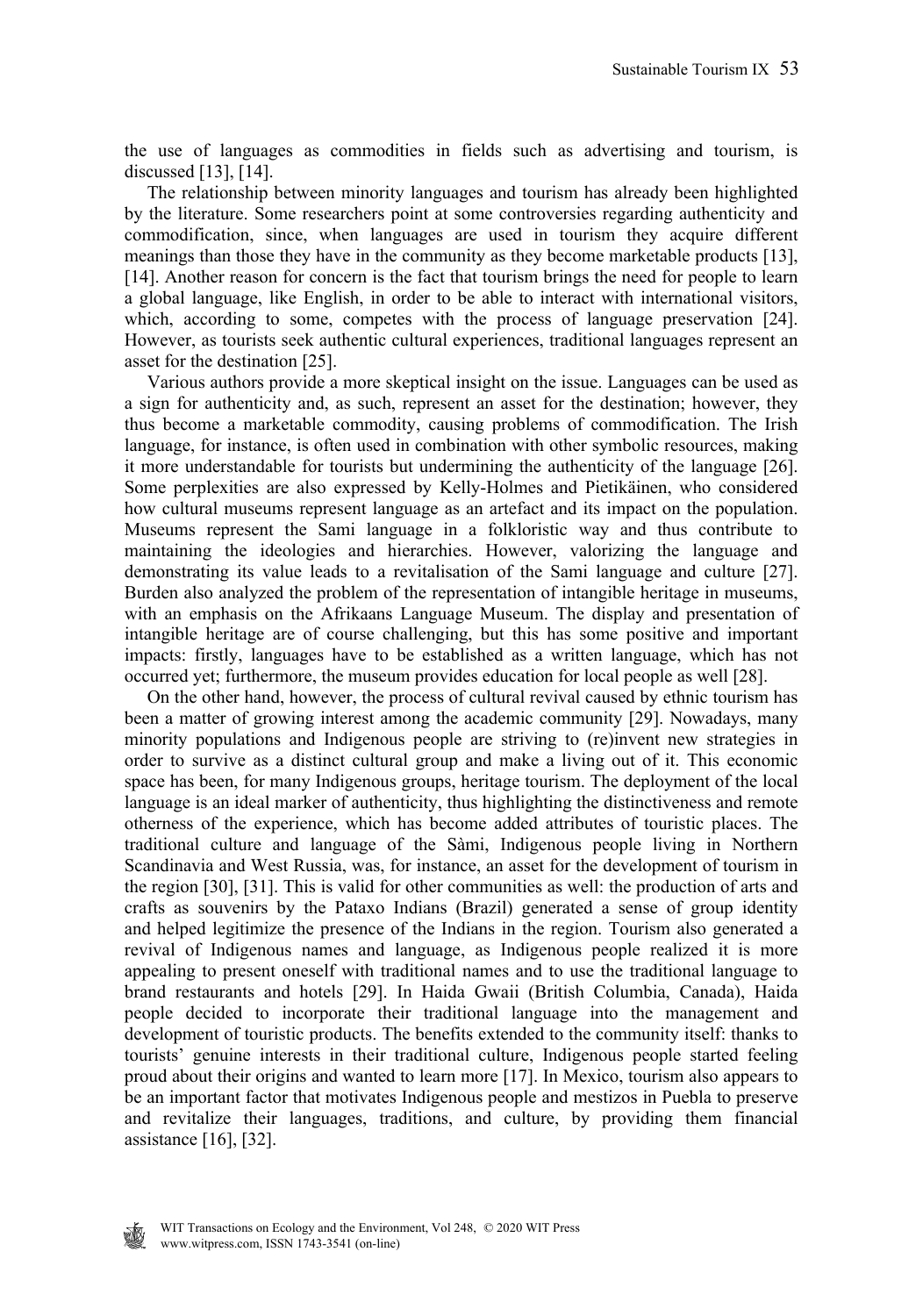Minority communities in northern Italy were partially considered as well. In South Tyrol, the Ladin minority group offers the visitors an added value, with their traditions, customs, architecture and even languages [15]. Other projects considered the Cimbrian minorities in Giazza and Luserna/Lusérn and proved that the Cimbrian culture represents an added value for the tourists and an asset for the tourism industry [33] and, on the other hand, that tourism has a positive impact on the community [34].

 The practical implications of this research are evident: aspects of minority culture, such as languages, represent a distinctive factor for the destination and therefore a competitive advantage [8], [15], [25]. Moreover, according to the studies presented here, tourism also has a sustainable impact on the local population, since it encourages language preservation [17], [25], [31].

### 3 CASE STUDIES AND METHODOLOGY

### 3.1 Case studies

The brief literature reported here shows that Italy has only been briefly touched upon, even though the UNESCO's Atlas of the World Languages in Danger identifies 31 endangered languages there [8]. This study will fill in a gap in the literature by considering the Cimbrian communities of Giazza and Luserna/Lusérn (Italy). Cimbrian people are descendants of Bavarian immigrants who, between the  $11<sup>th</sup>$  and  $16<sup>th</sup>$  centuries, were called to work woods and cultivate new terrains in the alpine mountains [35]. Due to the isolation of the mountain villages where they settled, they retained their language until the present day, an Upper Germanic variety called Cimbrian language [36].

 This language was once spoken in three main territories of North-eastern Italy: the so-called *Thirteen Communities* (near Verona), *Seven Communities* (near Vicenza) and Luserna/Lusérn – Lavarone (near Trento). As the three areas were isolated from the city, they retained their traditional language, an Upper German variety derived from Southern Bavarian, called the Cimbrian language. Currently, this language is spoken only in three districts: Luserna/Lusérn in the Trentino region, just by some elders in Giazza near Verona and in Mezzaselva di Roana near Vicenza [37]. As a consequence, according to the UNESCO's Atlas of the World's Languages in Danger, the Cimbrian language is definitely endangered, i.e. children do not learn it as their mother tongue anymore, even though parents may speak it to them [8]. Nonetheless, a clarification here is needed, as there is a significant difference between the three communities above mentioned. Nowadays, the community where the majority of the population still speaks the language is Luserna/Lusérn, where according to the latest census in 2011, 238 out of 279 people living there spoke the language, including the children [38]. The situation is a lot more serious in Giazza, where, in 2001, only 19 people out of a population of 131 could speak the Cimbrian language and another 24 could understand it. Young people could neither speak it nor understand it [37]. However, the situation is worst in Roana, where only about 10 elderly people speak the Cimbrian language [37]. This study will only consider Giazza and Luserna/Lusérn.

 Giazza is located in the Lessinia area, the Alp region near Verona. The area is visited by hikers, people who practice mountain sports and, in a limited number, by winter lovers [33]. Giazza, for instance, is the starting point for many hikes: from there you can reach the Foresta Demaniale di Giazza, but also the Valle del Fraselle and, the more challenging Gruppo del Carega (2259 m.a.s.l.) [39]. This little town lacks a tourism offer specifically focused on the Cimbrian language, even though visitors can find some general cultural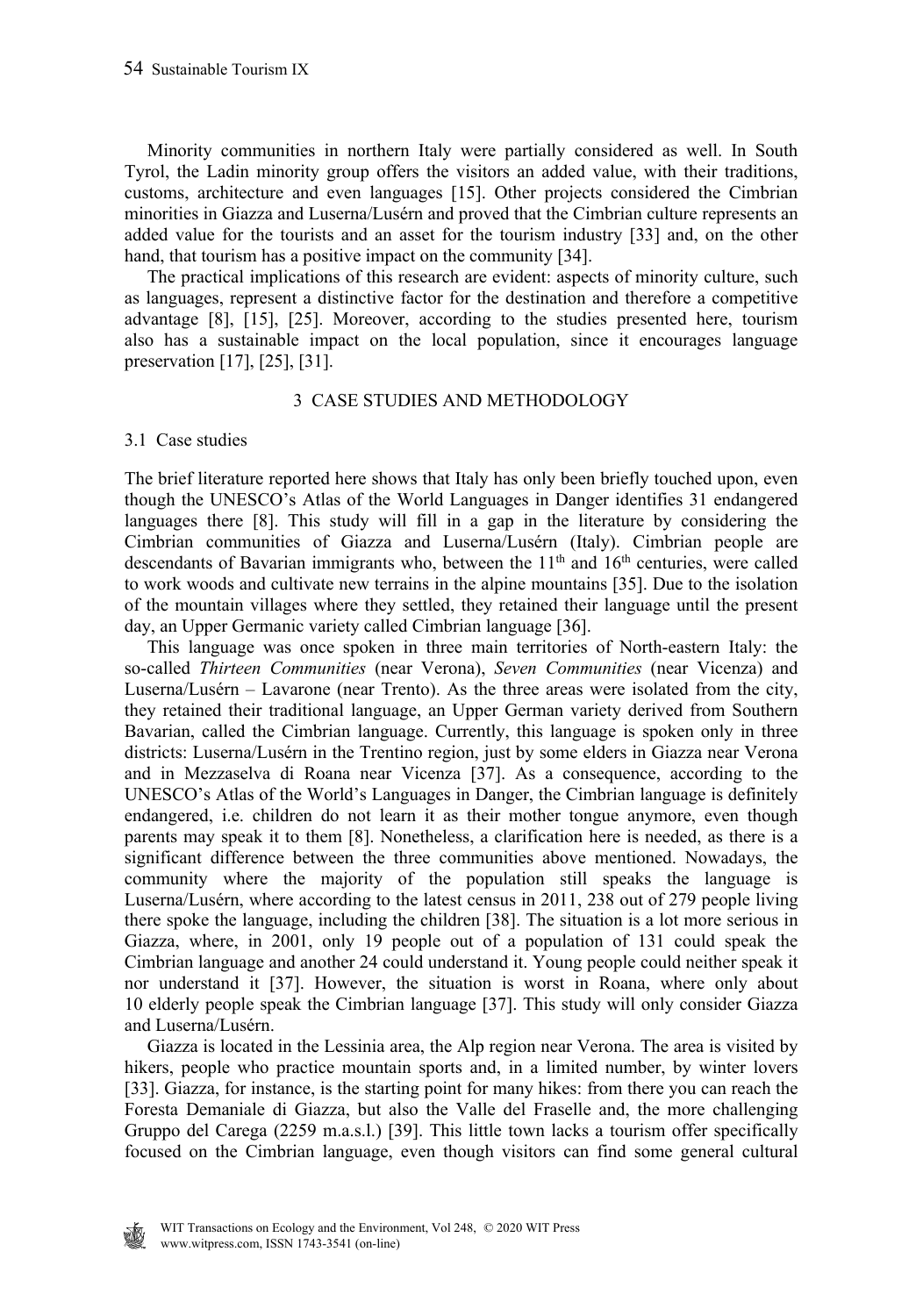tourism offerings. For instance, the Centro di Cultura Cimbra – Museo dei Cimbri Ljetzan – Giazza, is a museum that has a wide explanation about the history of the area and the peculiarities of the Cimbrian culture but is rarely open. There are also events connected to the Cimbrian culture, like the well-known Festa del Fuoco (*Waur Ljetzan* in the traditional language, which can be translated into 'fire feast'), held every year on the summer solstice, 23 June [39]. Another event that is becoming increasingly popular is the starting of the *carbonara* – charcoal pile – a traditional method to produce charcoal, particularly widespread in the region. This tradition was slowly dying until about 40 years ago, when the owner of the Osteria Ljetzan – a restaurant in the main square – realized that it would be much more convenient to produce their own charcoal and therefore, decide to restore this ancient tradition. In the last few years, thanks to the commitment of the restaurant owner, who continually promotes on social media and has even placed a live-webcam near the *carbonara*, this event has become more and more famous and important among the local population, and has slowly attracted visitors from outside the community as well [40].

 Thanks to its peculiar characteristics, Luserna/Lusèrn is a perfect tourism destination for sport and mountain lovers, but also for those interested in history and culture. Not only is it nestled in the Alps, but is also a living witness of World War One, with remains of forts, trenches and the Cimbrian culture. The Provincia Autonoma di Trento is trying to promote the Cimbrian minority through education, social activities but also through tourism. Luserna/Lusérn is part of the DMO "Alpe Cimbra" (Cimbrian valley) that also includes the neighboring Folgaria and Lavarone. The name "Alpe Cimbra" is quite new, which proves the increasing interest in this minority culture. The Museum Centro di Documentazione Luserna and the Haus von Prükk have a goal to bring awareness about the Cimbrian minority and of preserving its culture and language [41]. The town also offers festivals, cultural events and hikes, all related to the Cimbrian culture [34]. A project carried out by Eurac specifically focuses on the Cimbrian culture of Luserna/Lusèrn, though only marginally considering the language. Results revealed that this minority culture represents an attractive distinctive factor for the destination and therefore encourages the population to make every effort to maintain and revitalize it [34].

 The fact that the two minority communities in Giazza and Luserna/Lusérn have the same origin and used to speak the same language but are now so different, will allow for a fruitful comparison and analysis of the role of tourism in the maintenance and revitalization of the Cimbrian language. Table 1 provides a summary of the two case studies. This research will mainly examine to what extent tourism in Giazza and Luserna/Lusèrn can be considered sustainable, in the sense that it guarantees that the Cimbrian language and culture will continue to be available for future generations.

## 3.2 Methodology

Since this research deals with cultural and anthropological aspects of the population, it will use a qualitative methodology [18]. Qualitative methodologies consider few cases but have the considerable advantage to provide a holistic, in-depth and authentic understanding of the phenomenon being studied [42].

 Until now, eleven in-depth interviews [18], [43] of Cimbrian speaking people working in tourism, as well as key players in both tourism and governance of the two towns, have been conducted. Participants were selected through snowball sampling. The interviews took place between summer 2018 and February 2019. Other interviews were planned, but the restrictions imposed by the Corona-crisis forced to an interruption of the research.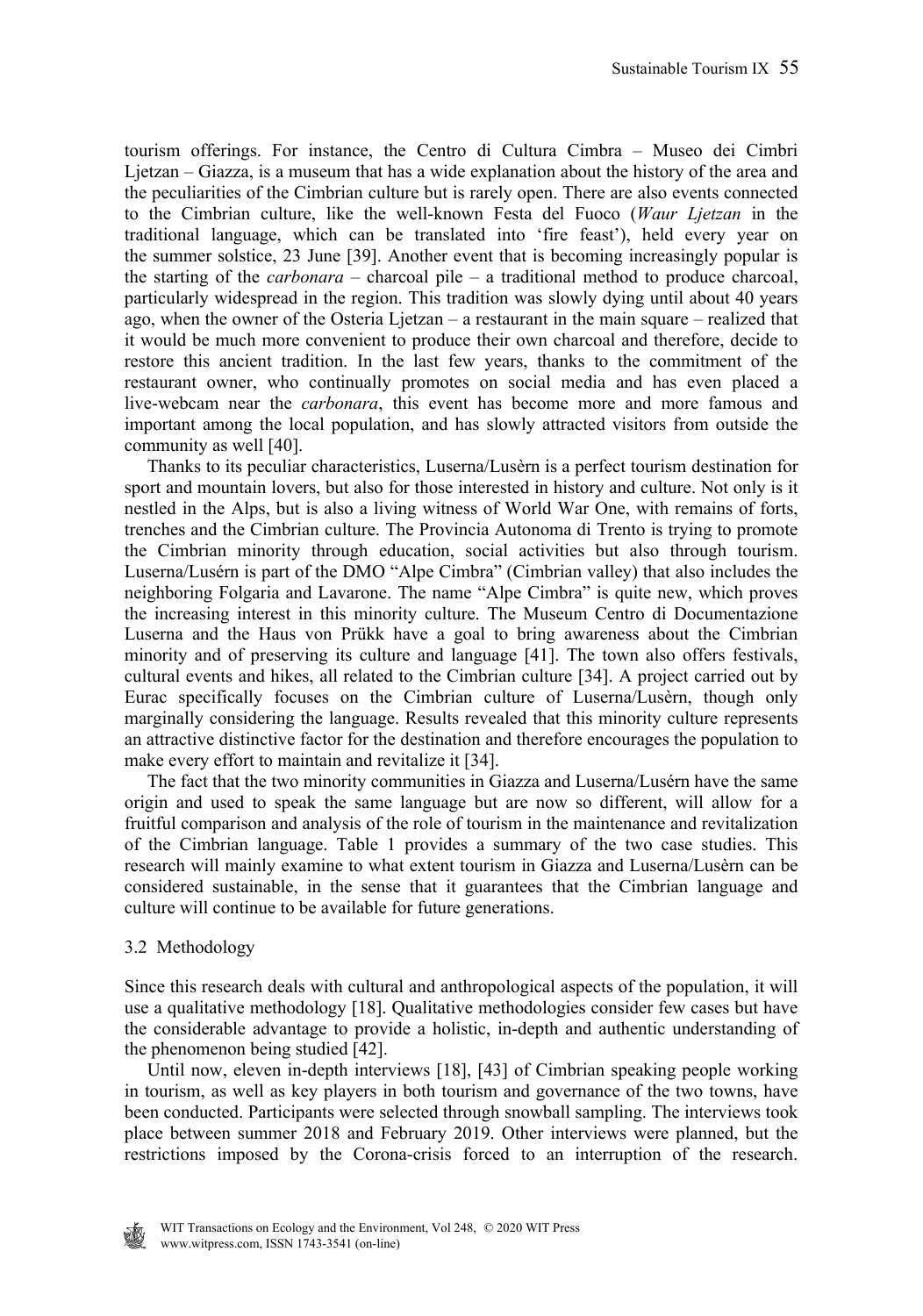Therefore, in order to improve the generazability of the study, ten to fifteen subjects will be contacted in the future. The framework for the interviewees will be narrative, i.e. will have few questions (max. three) and will be more akin to an open conversation, where the participants will decide what they think is important and needs particular attention [42], [43]. This will allow for a collection of personal feelings and opinions about tourism and the use of particular aspects of the Cimbrian culture, like the language, in tourism activities. Interviews were face-to-face: participants were interviewed in a context familiar to them, i.e. either Giazza or Luserna/Lusérn and in their houses or in the workplace (museum or restaurant).

 Questions were carefully selected from the literature review [43]. With written consent from the interviewees, interviews were recorded, and then transcribed by the author. Interview transcripts were then translated into English by the author and analyzed, coded and compared with the help of a computer software, MaxQDA [44].

|                                              | Giazza                               | Luserna/Lusérn                                                   |
|----------------------------------------------|--------------------------------------|------------------------------------------------------------------|
| Location                                     | Verona                               | Trento                                                           |
| Speakers of the<br>Cimbrian language<br>left | 19/131                               | 238/279                                                          |
| Tourism                                      | Mountain tourism destination         | Mountain tourism destination,<br>people interested in history    |
|                                              | Mainly summer                        | Summer and winter                                                |
|                                              | Museo dei Cimbri<br>Ljetzan - Giazza | Museum Centro di<br>Documentazione Luserna and<br>Haus von Prükk |
| Traditions retained<br>until today           | Waur Ljetzan and carbonara           | Bobbin lace and <i>vorprennan</i><br><i>in martz</i>             |

Table 1: Case studies.

## 4 RESULTS

This study represents a steppingstone in the analysis of the positive impacts of tourism on minority languages, especially in a partially neglected context like Italy. The analysis of two Cimbrian communities will contribute to fill in a gap in the literature in that it considers minority languages as sustainable tourism resources. This paragraph will present the main and more significant results of this study.

 All interviewees were aware that their traditional language is seriously threatened and therefore, the process of language preservation is urgent and of the utmost importance. However, aligned with the literature, a significant difference was found between Luserna/Lusérn and Giazza. Participants in Giazza were almost resigned that the language is disappearing, whereas in Luserna/Lusérn the interviewees were much more positive.

"From what I can see, the language is slowly dying. The accent has changed…the children are not learning it" (restaurant owner in Giazza). "I'd say 80% of the population here can understand the language" (staff

member at the Centro Documentazione Luserna).

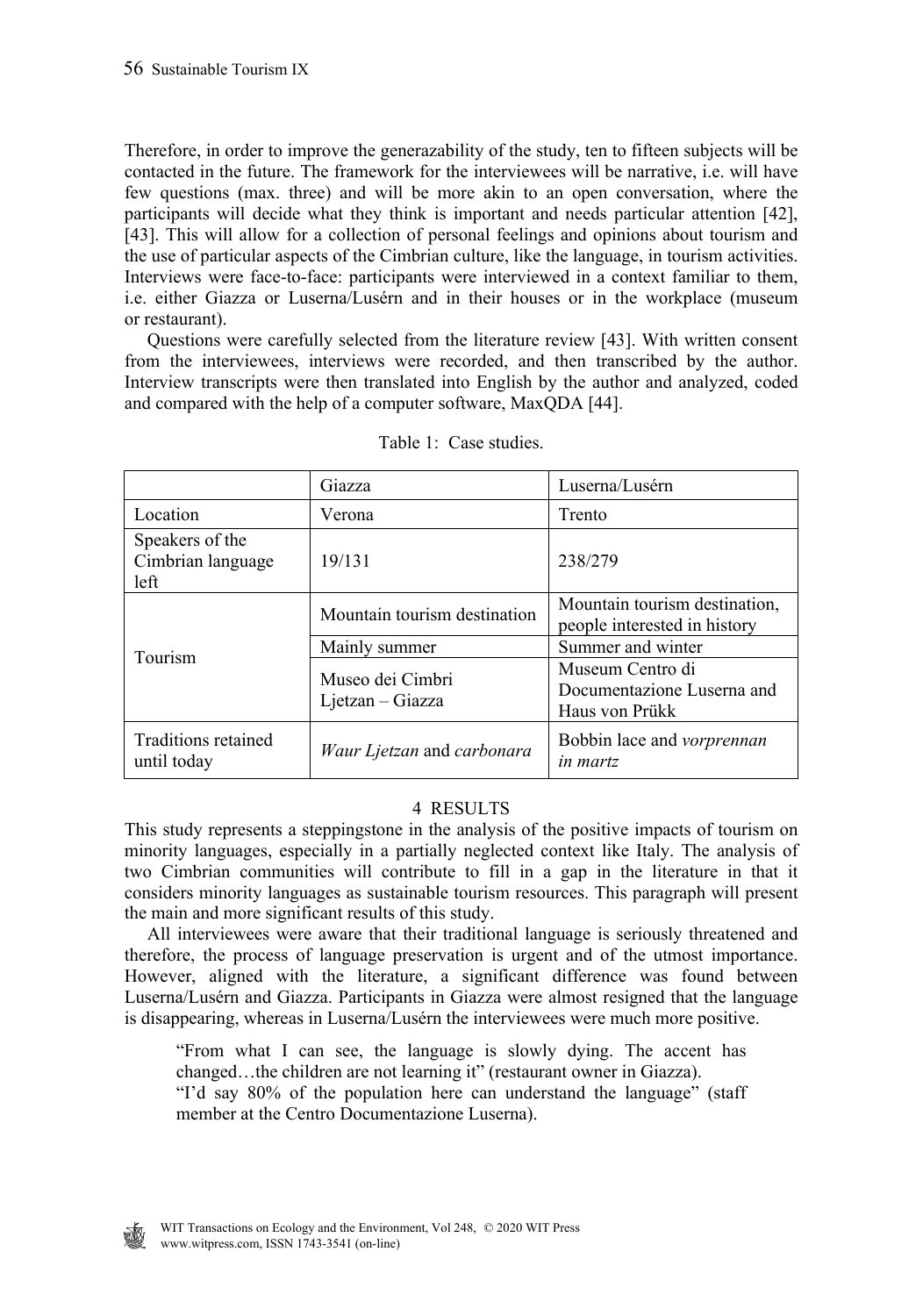A more similar view between the two locations was found in the awareness that the Cimbrian culture and language represents an asset for the destination:

"The community now is proud of the language […]. There is a growing interest from outside, as well. When I'm attending the conferences in Verona, people are very keen to ask for clarifications […]. The same when I take visitors on the hikes around Giazza" (Cimbrian speaker, expert and writer). "Some restaurant owners translated their menus in Cimbrian, because it is an added value. People who come here and discover that there is a minority culture and language, appreciate it and want to know more" (staff member at the Centro Documentazione Luserna).

 As a consequence, the Cimbrian language is part of the tourism experience offered to visitors. In Giazza, the language is part of the landscape since all signs and plaques are also translated in Cimbrian. For instance, along the little hike leading to the *carbonara* visitors can find signs describing this tradition, which are translated into German, English and Cimbrian. Moreover, in the museum, various panels explain the history and origin of the language together with the meaning of some words. The Cimbrian language is integrated into both the Centro Documentazione di Luserna and the museum Haus von Prükk: panels in both museums are in four languages (Italian, German, English and Cimbrian), greetings from the staff is often in Cimbrian and a specific section of the Centro Documentazione di Luserna is dedicated to the origin and evolution of the language, as in Giazza.

 Other aspects of the culture contribute to differentiate the destination. In Luserna/Lusérn one of the hikes visitors can find is thematic and evolves around traditional Cimbrian legends and creatures of the local folklore. This, according to the interviewees, represents an added value:

"We offer a hike that can be found only here in Luserna; it's called nå in tritt von Sambinélo, which means 'on the trail of the Slavanello'. It presents the Cimbrian legends, which adds value to the hike…It the most popular hike here, visited by thousands of people every year" (staff member at the Centro Documentazione Luserna).

 As already mentioned in the presentation of the case studies, the tradition of the *carbonara* has become increasingly well-known in the Lessinia area around Giazza: the event is attended by dozens of people and provides the Osteria Ljetzan with a "story to tell" since the restaurant now uses the coal produced with this method to cook the local trout. As an appreciation for its local cuisine and restoration of this tradition, the Osteria Ljetzan is an official Lessinia Park branded trader.

"It's an added value. No one cooks with the coal he produces by himself. You bet I'm so proud of that!" (owner of Osteria Ljetzan in Giazza).

 Other traditional practices have been revitalized in Luserna/Lusérn as well, thanks to the growing interests by people from outside the community. For instance, "*bruciar el martzo/vorprennan in martz*" (burning March), a traditional event in the Cimbrian tradition in Luserna/Lusérn, which consists in lightening a bonfire to welcome spring, was slowly disappearing but is now attended by hundreds of families from North-eastern Italy. Another example in Luserna/Lusérn is the tradition of the bobbin lace (*tombolo*), widespread in the Cimbrian town for centuries, has been growing despite the modernization and has made the town renowned among the enthusiasts around Italy and even abroad.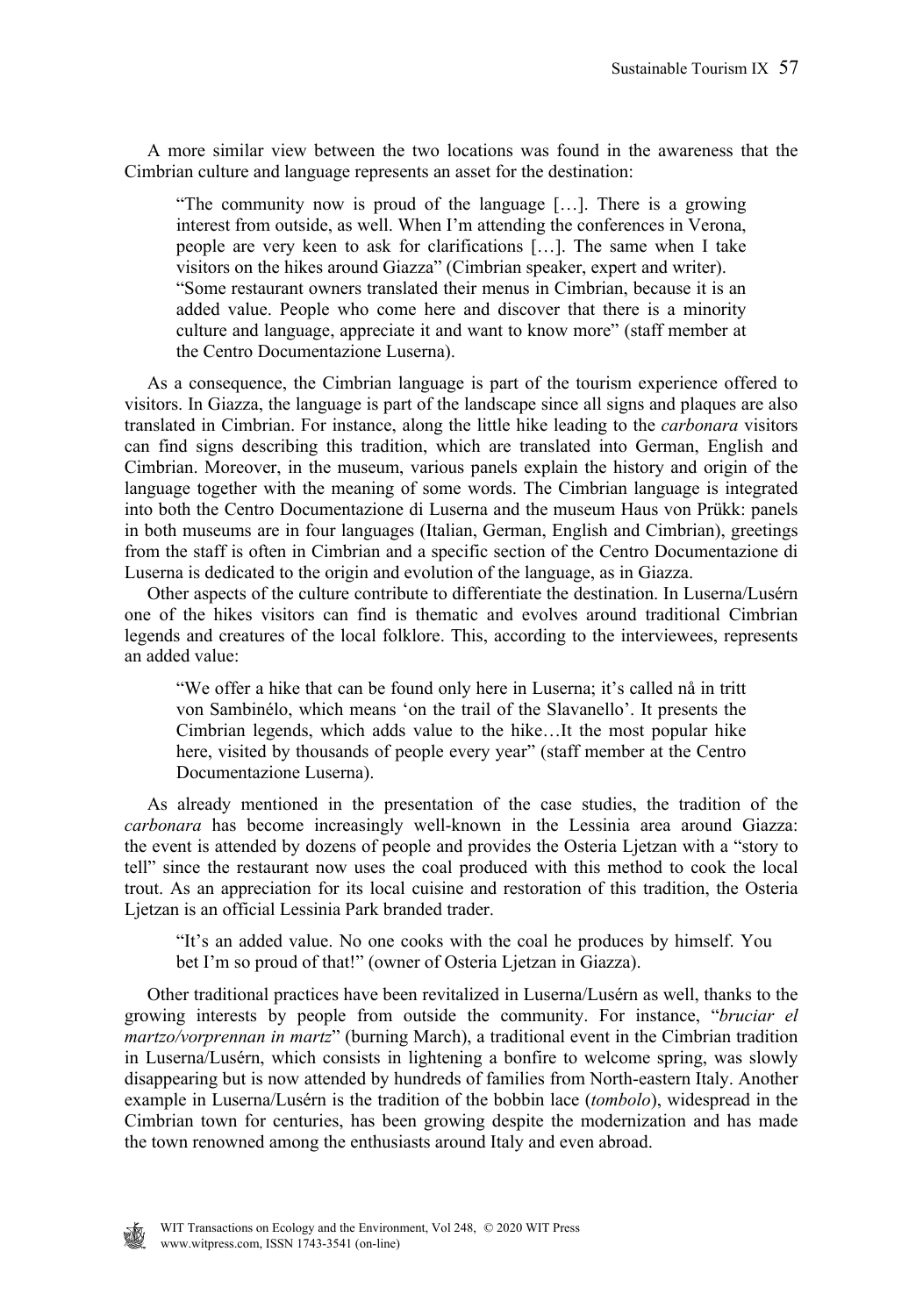The integration of particular aspects of this minority culture in various tourism experiences led to satisfaction and loyalty since many interviewees felt that many visitors in both Giazza and Luserna/Lusérn are or will become returning visitors. They felt this loyalty to the destination could be ascribed to Cimbrian words and traditions, rather than the natural landscape, especially in Luserna/Lusérn.

 A significant art of the conversations was dedicated to the topic of sustainability, which is of primary importance when dealing with delicate aspects of minority cultures. In this case, the concept of sustainability evolves around culture preservation, especially as regarding the endangered Cimbrian language. In Giazza, courses of Cimbrian for adults take place almost every year, but, unfortunately, rarely the schools in the area include the Cimbrian language as an optional class. Moreover, more and more experts are visiting the town and documenting the language. However, all interviewees were skeptical that this could lead to a real language preservation in the long term, i.e. language will be transmitted to future generations, even though visitors show interest and want to know more. On the contrary, participants in Luserna/Lusérn were certain that the tourism field in the town contributes to the process of language preservation. Since it is a small and isolated town, it does not offer many job opportunities to its inhabitants. Thanks to this economic activity, many people can remain in the town and work there in companies that are somehow related to the tourism field. All interviewees highlighted that besides the museums and the Kultinstitut Lusérn, nine restaurants operate in Luserna/Lusérn, which is a huge number for such a small town:

"So, if there's the opportunity to keep these companies here in Luserna, even the language will benefit from that. All these families stay here and will keep speaking the language and pass it on to their children" (staff member at the Centro Documentazione Luserna).

"We have the chance to preserve and give value to the language, we can use it in the official documents, it is taught in schools, the news is in Cimbrian. The problem is the economic development. […] Only 200 people actually stay in Luserna during the week, we are at the threshold of survival for a community" (former mayor of Luserna/Lusérn).

 As a consequence, people in Luserna/Lusérn stressed the importance of the tourism field for the town and the survival of the minority culture. They also highlighted that is consequently extremely important to continue giving value to the Cimbrian culture and language, in order for the destination to maintain this uniqueness, that is a source for the attractiveness of the destination.

 The concept of sustainability is also related to a genuine and authentic display of the local culture. The local population in Luserna/Lusérn, in fact, is committed to present the tourist a culture, as authentic as possible:

"I think in the Alpe Cimbra the community is committed to a genuine preservation and promotion of the culture and that is fine […]. It is ok to re-interpret some traditions, even in Lavarone and Folgaria, but we should not distort them" (director of the Centro di Documentazione Luserna and cultural liaison of the Kulturinstitut Lusérn).

 The same concern about an authentic presentation of the Cimbrian culture was also expressed by the interviewees in Giazza, with two different approaches. On the one hand, tourists are genuinely interested in the Cimbrian culture and language. On the other

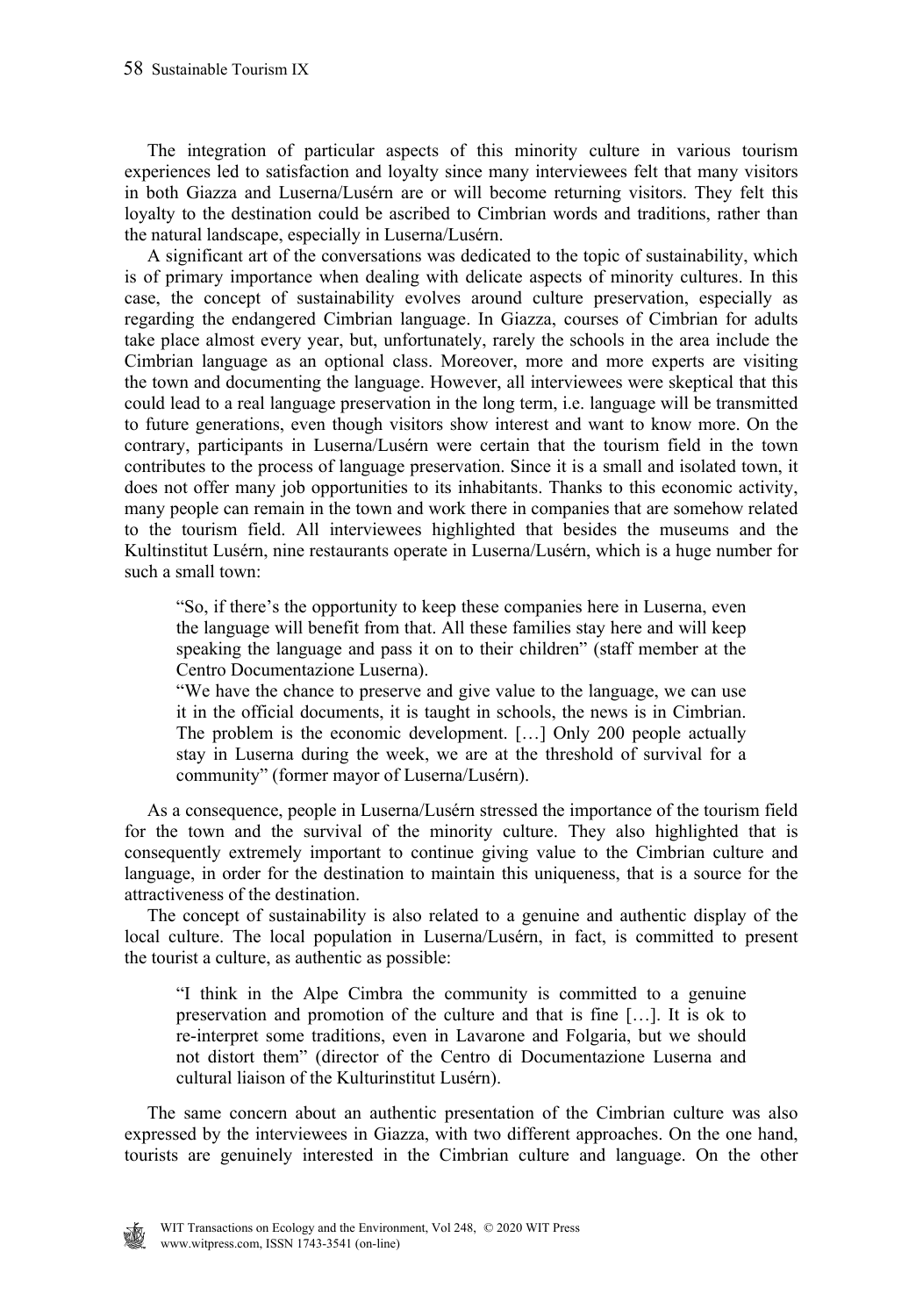hand, those who are not familiar with the language do not feel comfortable in using and promoting it.

"Overall, this growing interest in the Cimbrian culture is genuine. More people in the region are getting to know this culture and appreciate it" (Cimbrian speaker, expert and writer).

"I can't promote the Cimbrian culture and language if I don´t speak it myself" (restaurant owner of the osteria in Giazza).

 Obviously, some tensions have arisen from the commodification of the Cimbrian culture. For instance, in Giazza, visitors of the Lessinia Park can find various "Cimbrian" products, like Cimbrian cheese, Cimbrian pizza and bread, Cimbrian strudel etc. Even though it is true that Cimbrian people had a centuries-long tradition in cheese production, all the other products did not previously exist.

 Another example is the "Cimbrian ring", sold in Folgaria, the ski-destination near Luserna/Lusérn. The guide of the museum explained that she did not know anything about such a piece of jewelry in her traditional culture and she also did not know what was meant with this souvenir. Even though at the beginning she was surprised and rather disappointed that such a souvenir was sold without consulting a committee of experts on the Cimbrian culture and language, she also argued that this commodification is ok until it generates curiosity in the visitor and becomes an opportunity to visit Luserna and learn more about the Cimbrian culture. She, as well as the director of the Centro Documentazione Luserna, present another example of commodification: "*bruciar el martzo/vorprennan in martz*", which, in the last decades, has taken place on the last Saturday afternoon of February rather than the last day of the month as it used to be because in this way more people can participate and contribute to keeping this tradition alive.

 To conclude, all interviewees believed more has still to be done in order to give value to this minority community through tourism activities. Not surprisingly, one of the most iconic examples mentioned was the possibility to expand the use of the language, especially in the signs of public spaces: streets, plaques, but also restaurants and bars:

"I think tourism contributes to language preservation, but we could definitely do more…The bar next to the town hall for us is not the bar ristorante Rossi', it's the platzbirt (bar in the square). Further on, there's the old Andreashofer, we don't call it bar Ferdi as the sign says. We should restore those traditional names. I firmly believe we should give more visibility to the language"

(director of the Centro di Documentazione Luserna and cultural liaison of the Kulturinstitut Lusérn).

#### 5 DISCUSSION

The analysis of the results also showed that tourism indirectly contributes to the preservation of minority languages, especially in Luserna/Lusérn. Differently from the literature, however, this process of preservation was activated not so much because of an enhanced sense of pride among the population  $[16]$ ,  $[17]$ ,  $[25]$  – the interviews in Luserna/Lusérn showed that this sense of pride was already present among Cimbrian people – but because tourism created various job opportunities and, therefore, allowed for many families to stay in the town and maintain the relations with other inhabitants and Cimbrian speakers, fundamental for the maintenance of the language [12]. This confirms what was theorized in the Brundtland Report, i.e. the fact that the three pillars economy, society and environment of the sustainable development are inherently related to one other

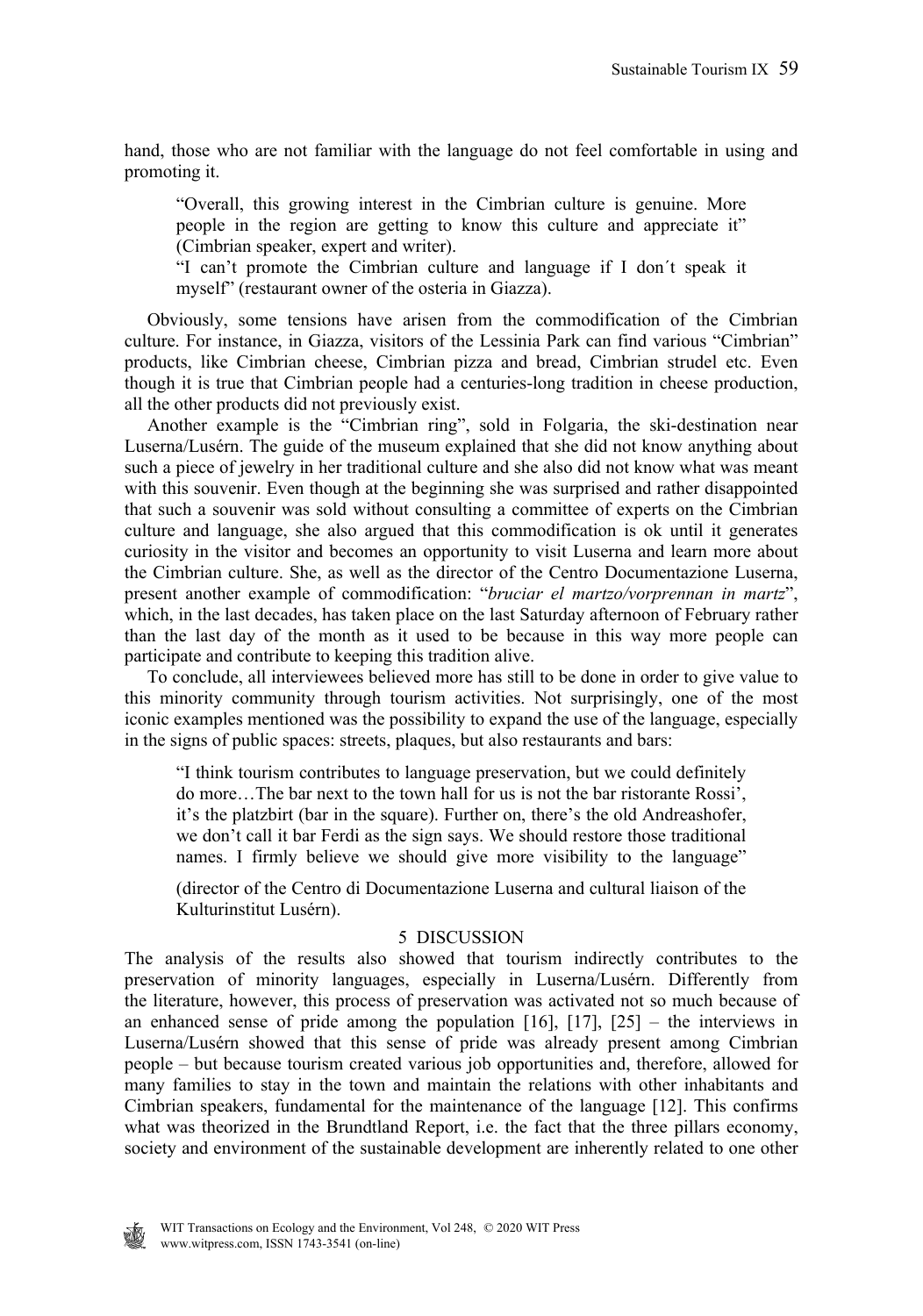[19]. Social, and particularly in this case, cultural sustainability is inevitably linked with the pillar of economic sustainability. Only with a sustainable economic development, that guarantees that people in Luserna/Lusérn can find a job in the town or in neighboring destinations and are not obliged to move, the language will survive [19], [29]. The Cimbrian culture, and especially the traditional language, is fundamental for this process of sustainable economic development, since it becomes an asset to differentiate the destination and, thus, a pull factor for visitors [15], [25], [27], [33], [34].

 The study also confirmed that there are significant differences between the two communities analyzed. On one hand, in Luserna/Lusérn the Cimbrian language is still spoken by the majority of the population and transgenerational transmission is somehow guaranteed, also thanks to childcare programs in Cimbrian and Cimbrian classes taught at schools in the neighborhood. On the other hand, in Giazza there is no solid and official program that aims at maintaining the language: this relies just upon the (voluntary) work of single persons and researchers, who document the language and offer courses for a group of 25/30 adults per year [36], [37]. As a consequence, the use of the language in tourism is more frequent in Luserna/Lusérn than in Giazza, which leads to the conclusion that tourism cannot be seen as the only tool to achieve a proper language preservation. Tourism only contributes to a complete and effective language preservation if the language is only vulnerable or definitely endangered. The results showed the hesitation of participants in Giazza to talk about a language transmission to future generations, which is at the basis of a proper language preservation [12].

 However, even though this study proves that the tourism field does not always lead to a complete and durable preservation of minority languages, it proved that it certainly contributes to the revitalization and preservation of other aspects of the intangible cultural heritage of a minority population, like traditional practices as the *carbonara* in Giazza, as well as the *vorprennan in martz* and the bobbin lace in Luserna/Lusérn [7].

 Though the more frequent use of the language and traditional practices was definitely somehow related to tourism, we cannot talk about a process of pure commodification. This was not exclusively aimed at tourists' satisfaction and did not modify the socio-cultural balance of the Cimbrian population. People were sincerely driven by a sense of pride and genuinely wanted to present and show their language and their culture to the visitors.

#### 6 CONCLUSIONS

This explorative study brings awareness not only on the value of minority languages for the tourism field but especially on the value of tourism for intangible cultural heritage, and especially minority languages. Aligned with the literature, the results presented in the previous paragraph confirmed that minority cultural group, with their traditional languages, represent a differentiating factor for the destination and, thus, contribute to attracting visitors [15], [25], [27], [33], [34].

 Results also showed how important this is for an isolated minority community, since it allows for an economic sustainability of the town, i.e. creation of job opportunities that contributes to avoiding the depopulation of the town. Economic sustainability is intrinsically related to social/cultural sustainability because it guarantees language transmission and, therefore, language preservation [19]. As explained earlier, however, the tourism field seems to contribute to language maintenance only in those communities where the language is still widespread among its inhabitants, even though interviewees said that more could be done to integrate the language in the tourism activities and differentiate the destination. Nonetheless, tourism definitely contributes to the revitalization and preservation of other intangible traditional practices, as no significant differences were

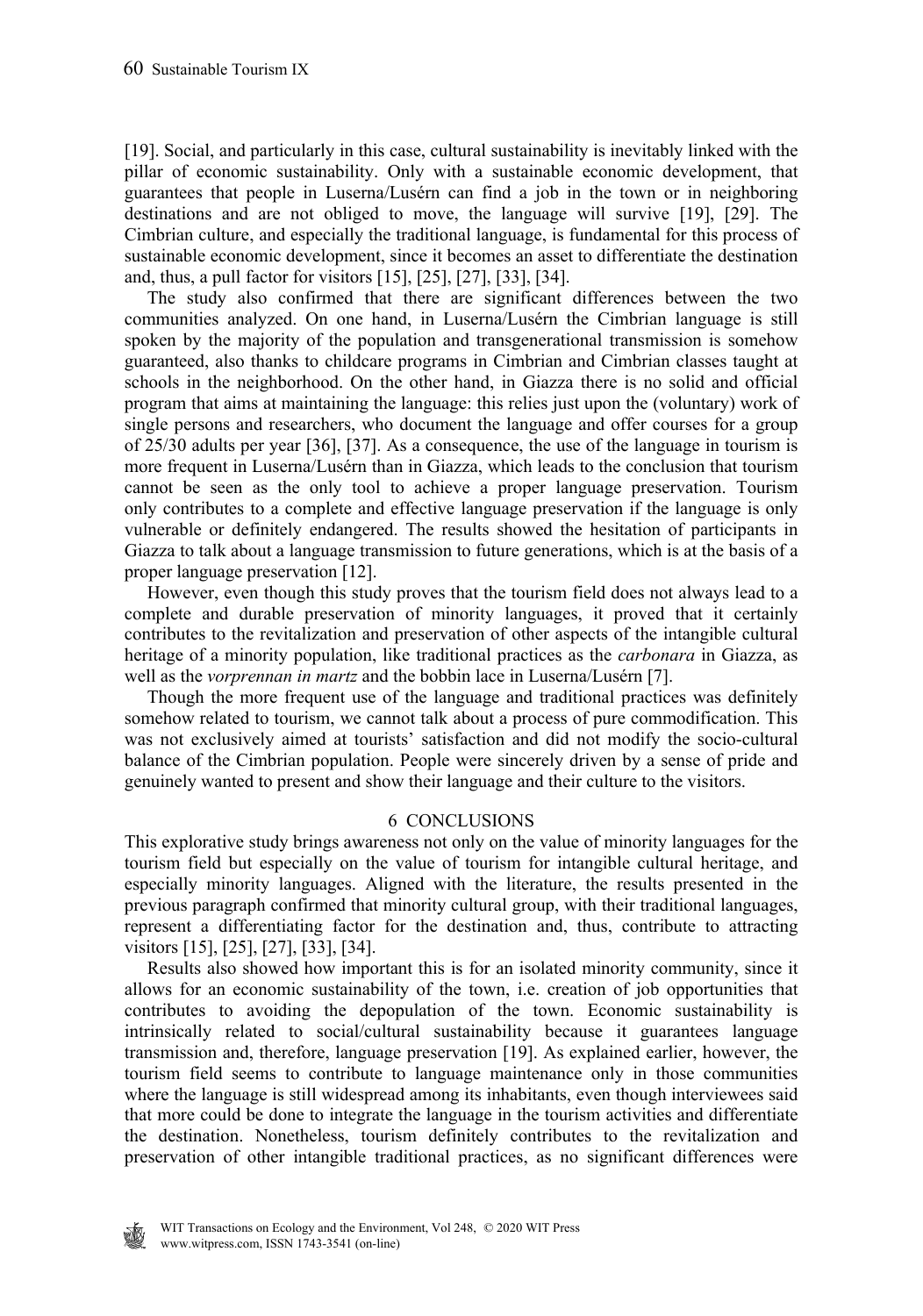found between Giazza and Luserna/Lusérn. Therefore, the tourism industry can definitely be considered a sustainable activity [19].

 This study hopes to represent a stepping-stone in the analysis of sustainable tourism and minority language revitalization, especially in an Italian context. Further research is needed, in order to analyse more in-deep the case study presented here, but also include other minority communities in the discourse. Finally, considering the situation the world is living right now, with the global pandemic caused by Covid-19 and the consequent lockdown of most countries worldwide, more research should be dedicated to domestic and proximity tourism. Further research should be dedicated to understand how much tourists are now interested in (re)discover the "hidden gems" in their neighbourhood, like the Cimbrian communities of Giazza and Luserna/Lusérn.

### **REFERENCES**

- [1] Kim, J., Ritchie, J.R.B. & McCormick, B., Development of a scale to measure memorable tourism experiences. *Journal of Travel Research*, **51**(1), pp. 12–25, 2012.
- [2] Kolar, T. & Zabkar, V., A consumer-based model of authenticity: An oxymoron or the foundation of cultural heritage marketing? *Tourism Management*, **31**(5), pp. 652– 664, 2010.
- [3] van den Perge, P. & Keyes, C.F., Introduction. Tourism and re-created ethnicity. *Annals of Tourism Research*, **11**, pp. 343–352, 1984.
- [4] UNWTO, Report on Tourism and Culture Synergies, Madrid: UNWTO, 2018.
- [5] Richards, G., Cultural tourism: A review of recent research and trends. *Journal of Hospitality and Tourism Management*, **36**, pp. 12–21, 2018.
- [6] UNESCO, Convention for the safeguarding of the Intangible Cultural Heritage, 2018. https://ich.unesco.org/en/convention. Accessed on: 21 Aug. 2019.
- [7] Kim, S., Whitford, M. & Arcodia, C., Development of intangible cultural heritage as a sustainable tourism resource: The intangible cultural heritage practitioners' perspectives. *Journal of Heritage Tourism*, **153**(3), 1–14, 2019. https://doi.org/10.1080/1743873X.2018.1561703.
- [8] Moseley, C. (ed.), *Atlas of the World's Languages in Danger*, 2010. www.unesco.org/languages-atlas/en/atlasmap.html. Accessed on: 26 Aug. 2019.
- [9] Chhabra, D., Proposing a sustainable marketing framework for heritage tourism. *Journal of Sustainable Tourism*, **17**(3), pp. 303–320, 2009.
- [10] Chhabra, D., Healy, R. & Sills, E., Staged authenticity and heritage tourism. *Annals of Tourism Research*, **30**(3), pp. 702–719, 2003.
- [11] Krauss, M., The world's languages in crisis. *Language*, **68**(1), pp. 4–10, 1992.
- [12] Fishman, J.A., *Reversing Language Shift, Theoretical and Empirical Foundations of Assistance to Threatened Languages*, Multilingual Matters: Clevedon, 1991.
- [13] Kelly-Holmes, H., *Advertising as Multilingual Communication*, Palgrave Macmillan: Basingstoke, 2006.
- [14] Heller, M., Pujolar, J. & Duchêne, A., Linguistic commodification in tourism. *Journal of Sociolinguistics*, **18**(4), pp. 539–566, 2014.
- [15] Pechlaner, H., Lange, S. & Raich, F., Enhancing tourism destinations through promoting the variety and uniqueness of attractions offered by minority populations: An exploratory study towards a new research field. *Tourism Review*, **66**(4), pp. 54– 64, 2011.
- [16] Greathouse-Amador, L.M., Tourism: A facilitator of social awareness in an indigenous Mexican community? *Review of Policy Research*, **22**(5), pp. 709–720, 2005.

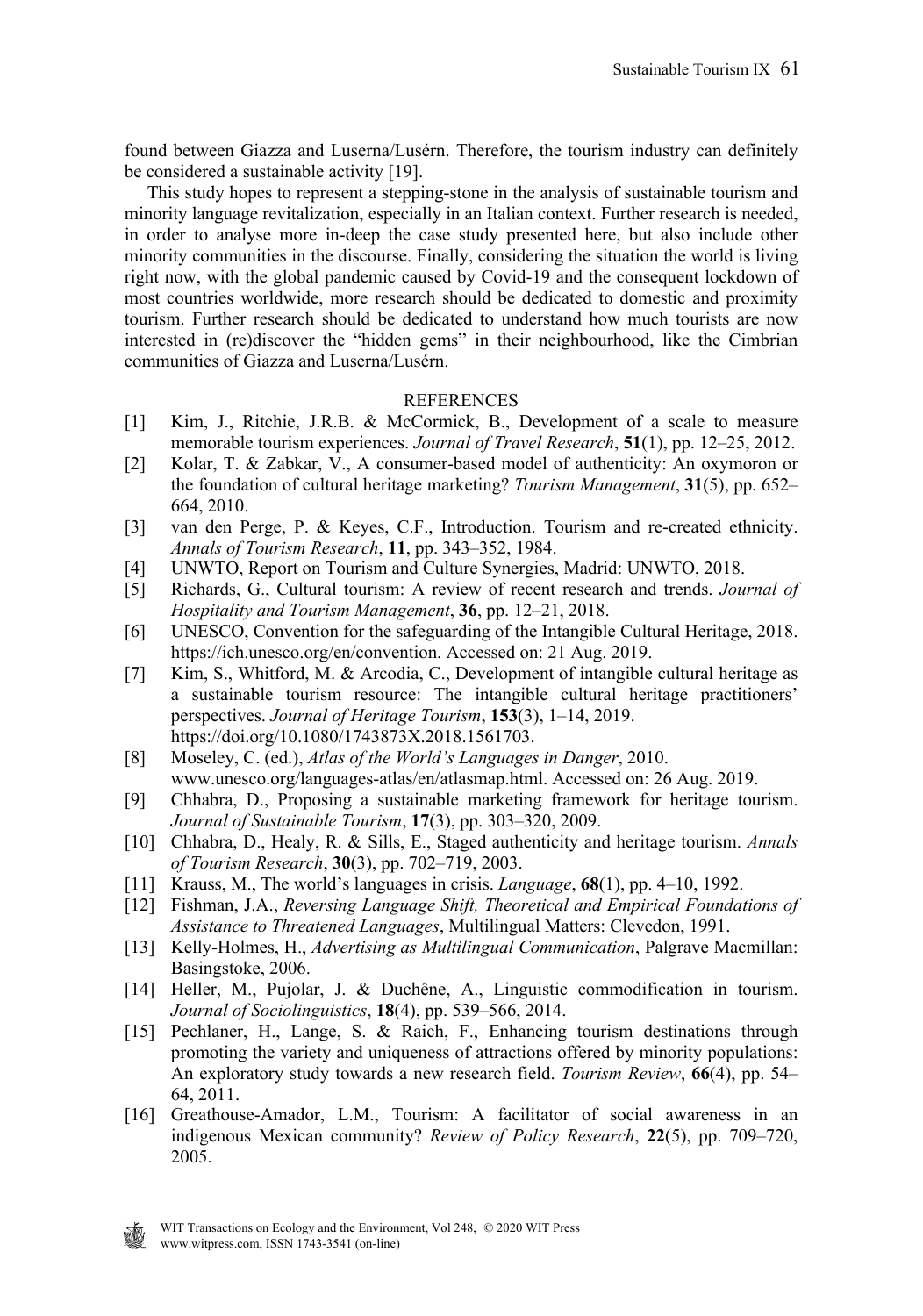- [17] Whitney-Squire, K., Sustaining local language relationships through indigenous community-based tourism initiatives. *Journal of Sustainable Tourism*, **24**(8–9), pp. 1156–1176, 2016.
- [18] Richards, G. & Munsters, W., *Cultural Tourism Research Methods*, CABI: Wallingford, 2010.
- [19] World Commission on Environment and Development, *Our Common Future*, Oxford University Press: Oxford, 1987.
- [20] Soini, K. & Birkeland, I., Exploring the scientific discourse on cultural sustainability. *Geoforum*, **51**, pp. 213–223, 2014.
- [21] Council of Europe, CETS 148 European Charter for Regional or Minority Languages. *European Treaty Series*, 1992.
- [22] Crystal, D., *Language Death*, Ernst Klett Sprachen, 2000.
- [23] Bradley, D. & Bradley, M., *Language Endangerment*, Cambridge University Press: Cambridge, 2019.
- [24] Bruyèl-Olmedo, A. & Juan-Garau, M., Minority languages in the linguistic landscape of tourism: the case of Catalan in Mallorca. *Journal of Multilingual and Multicultural Development*, **36**(6), pp. 598–619, 2015.
- [25] Lonardi, S., Martini, U. & Hull, J.S., Minority languages as sustainable tourism resources: From Indigenous groups in British Columbia (Canada) to Cimbrian people in Giazza (Italy). *Annals of Tourism Research*, **102859**, 2020.
- [26] Moriarty, M., Indexing authenticity: The linguistic landscape of an Irish tourist town. *International Journal of the Sociology of Language*, **232**, pp. 195–214, 2015.
- [27] Kelly-Holmes, H. & Pietikäinen, S., Language: A Challenging resource in a museum of Sámi Culture. *Scandinavian Journal of Hospitality and Tourism*, **16**(1), pp. 24–41, 2016.
- [28] Burden M., Museums and the intangible heritage: The case study of the Afrikaans Language Museum. *International Journal of Intangible Heritage*, **2**, pp. 82–91, 2007.
- [29] de Azaredo Grünewald, R., Tourism and cultural revival. *Annals of Tourism Research*, **29**(4), pp. 1004–1021, 2002.
- [30] Kelly‐Holmes, H. & Pietikäinen, S., Commodifying Sámi culture in an indigenous tourism site. *Journal of Sociolinguistics*, **18**(4), pp. 518–538, 2014. DOI: 10.1111/josl.12092.
- [31] Pietikäinen, S., Kelly-Holmes, H. & Peer, H., The local political economy of languages in a Sámi tourism destination authenticity and mobility in the labelling of souvenirs. *Journal of Sociolinguistics*, **15**(3), pp. 323–346, 2011. DOI: 10.1111/j.1467-9841.2011.00489.x.
- [32] Greathouse-Amador, L.M., Tourism and policy in preserving minority languages and culture: The Cuetzalan experience. *Review of Policy Research*, **22**(1), pp. 49–58, 2005.
- [33] Ugolini, M. & Costa, K., I cimbri come fattore di attrattiva turistica? *Quaderni di lingue e letterature*, **34**, pp. 113–133, 2009.
- [34] Dal Bò, G., Tomaselli, A., Chiochetti, E., Ralli, N. & Stanizzi, I., *Turismo e minoranze a Luserna/Lusérn,* EURAC Research: Bolzano, 2012.
- [35] Baum, W., *Geschichte der Zimbern: Gründung, Sprache und Entwicklung der südbairischen Siedlungen in den VII und XIII Gemeinden in Oberitalien = Storia dei Cimbri*, Curatorium Cimbricum Bavarense (Storia dei Cimbri): Landshut, 1983.
- [36] Bidese, E., Italy I: Cimbrian. *Varieties of German Worldwide*, eds H. Boas, A. Deumert & L.M. Louden, P. Maitz, Oxford University Press: Oxford (in press).